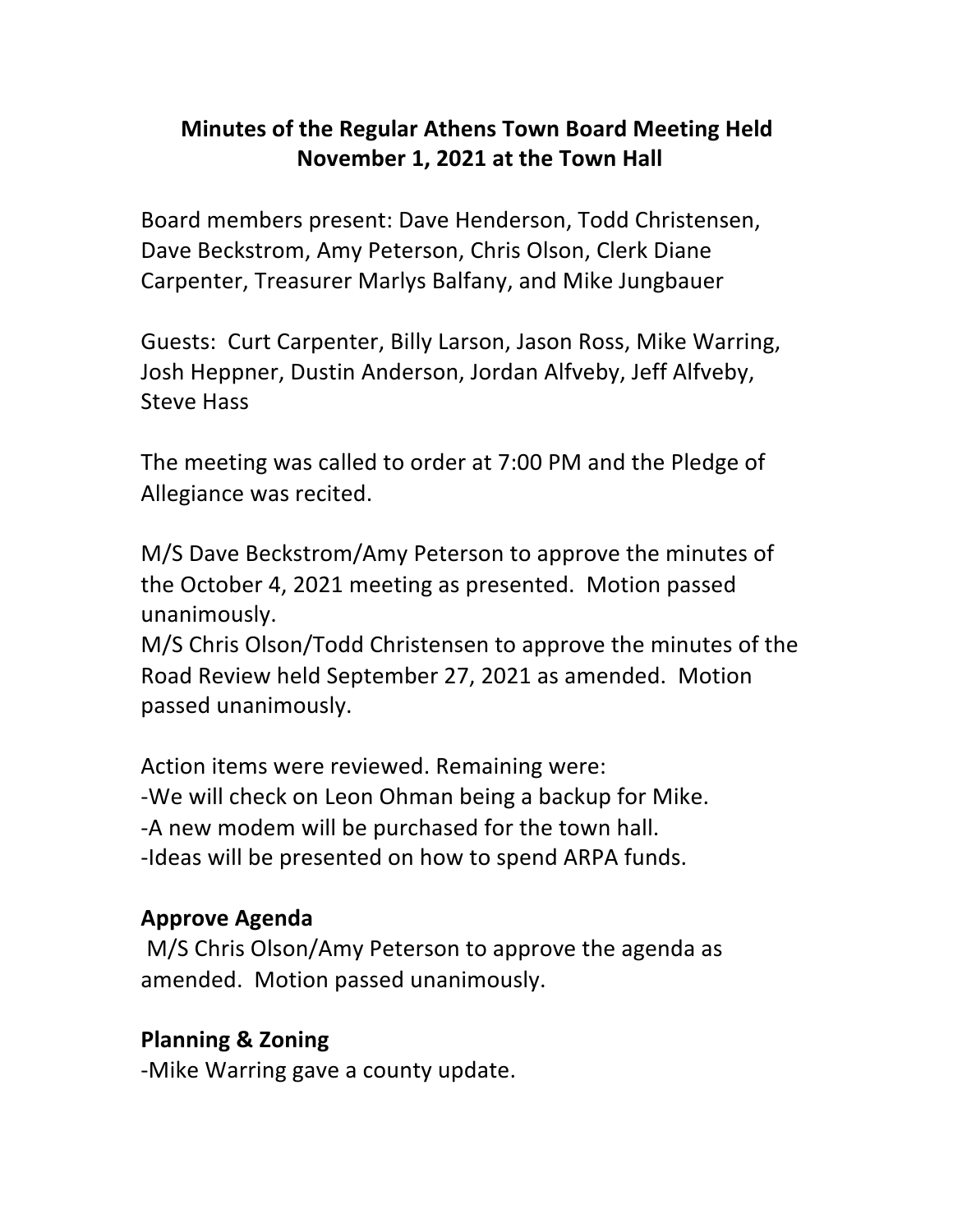-A discussion was held about the Flood Plain Resolution.

M/S Todd Christensen/Chris Olson to approve Resolution 2021-11 approving the publication of summary of amendment to Chapter 20 Article X (Zoning Ordinance) Floodplain Overlay District. Motion passed unanimously.

M/S Todd Christensen/Chris Olson to approve Ordinance 2021-02 amending Chapter 20 Article X of the town code relating to floodplain overlay district. Motion passed unanimously.

M/S Chris Olson/Todd Christensen to approve Resolution 2021-12 to apply to participate in the national flood insurance program. Motion passed unanimously.

-The shoreland resolution was tabled until December's meeting so board could review the documents.

-Violation letters

John Straight - 25788 Durant Multiple shipping containers, trailers with trash, too many vehicles, unlicensed vehicles and trailers and many other violations

Charles Gottwalt-unlicensed vehicles, trash, farm animals on residential land (not enough acres)

-Ulysses – was supposedly zoned commercial but was never completed. It is still zoned  $A/R$ . Josh Heppner has applied for a permit to expanded Rachel's closet. This issue will be discussed at the P&Z meeting in November and a public hearing will be held at the December board meeting. There is board support for resolving this issue.

-There was some discussion about the ADU work going on at Isanti County. Nothing has been approved but comments are welcome.

-There was an update on the Alfveby car cleanup. 21 vehicles have been removed so far, but 27 should be gone by now.

-We discussed the township attorney policy and decided that we need to add a conflict of interest clause.

-Curt will fix the front door at the townhall.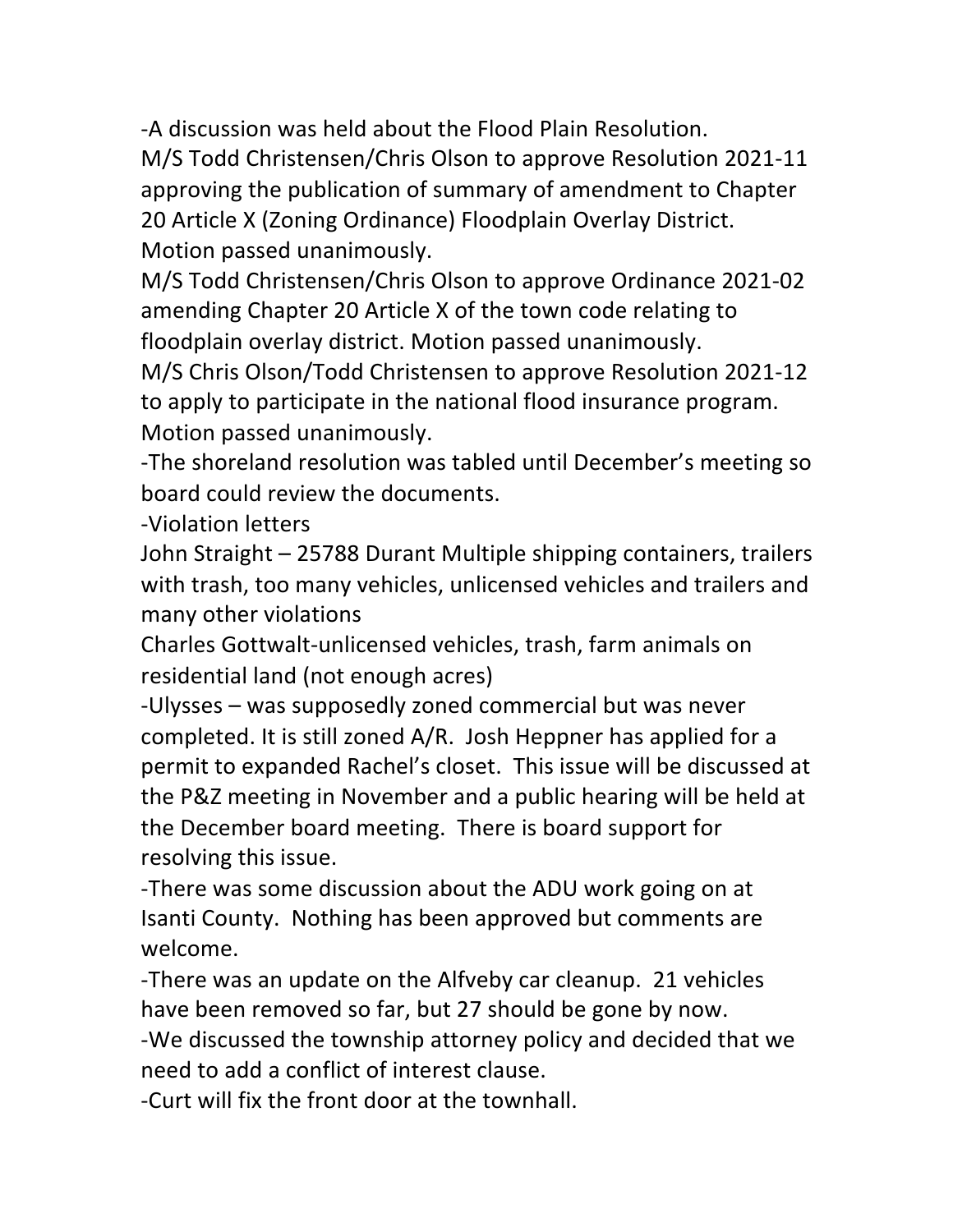#### **Roads**

-All maintenance is up to date on the grader. We do have two tires still to put on.

-We still need to gravel some roads, especially swamp road. M/S Chris Olson/Todd Christensen to approve gravel on 253<sup>rd</sup> up to a cost of 7000.00. Motion passed unanimously.

-The chloride is holding up well this year.

-We are also working on ditches.

-We will be placing an order for additional sign posts.

-A mailbox was struck on university. Chris will send an invoice to the resident to submit to his insurance company.

-A letter from Peter confirmed that if a road is maintained by the township for 6 years, it becomes ours. Written notification to homeowner will be required for the future.

# **Fire**

-There will be a 7% increase in the fire board budget for 2022. This does not include money for truck replacement.

-JPA change is still at a standstill as a unanimous vote for change cannot be achieved.

# **Parks**

-The balance in the park fund is 53,285.27.

-Town hall rental was discussed. Amy presented a proposed agreement. Some changes still need to be made in amount charged, deposit and insurance restrictions. Also the decision was made that we will not rent to nonresidents except for nonprofits. Dave Beckstrom will work with Amy on language.

# **Clerk's Report**

- M/S Amy Peterson/Chris Olson to approve resolution 2021-13 designating Athens town hall as the official polling place. Motion passed unanimously.